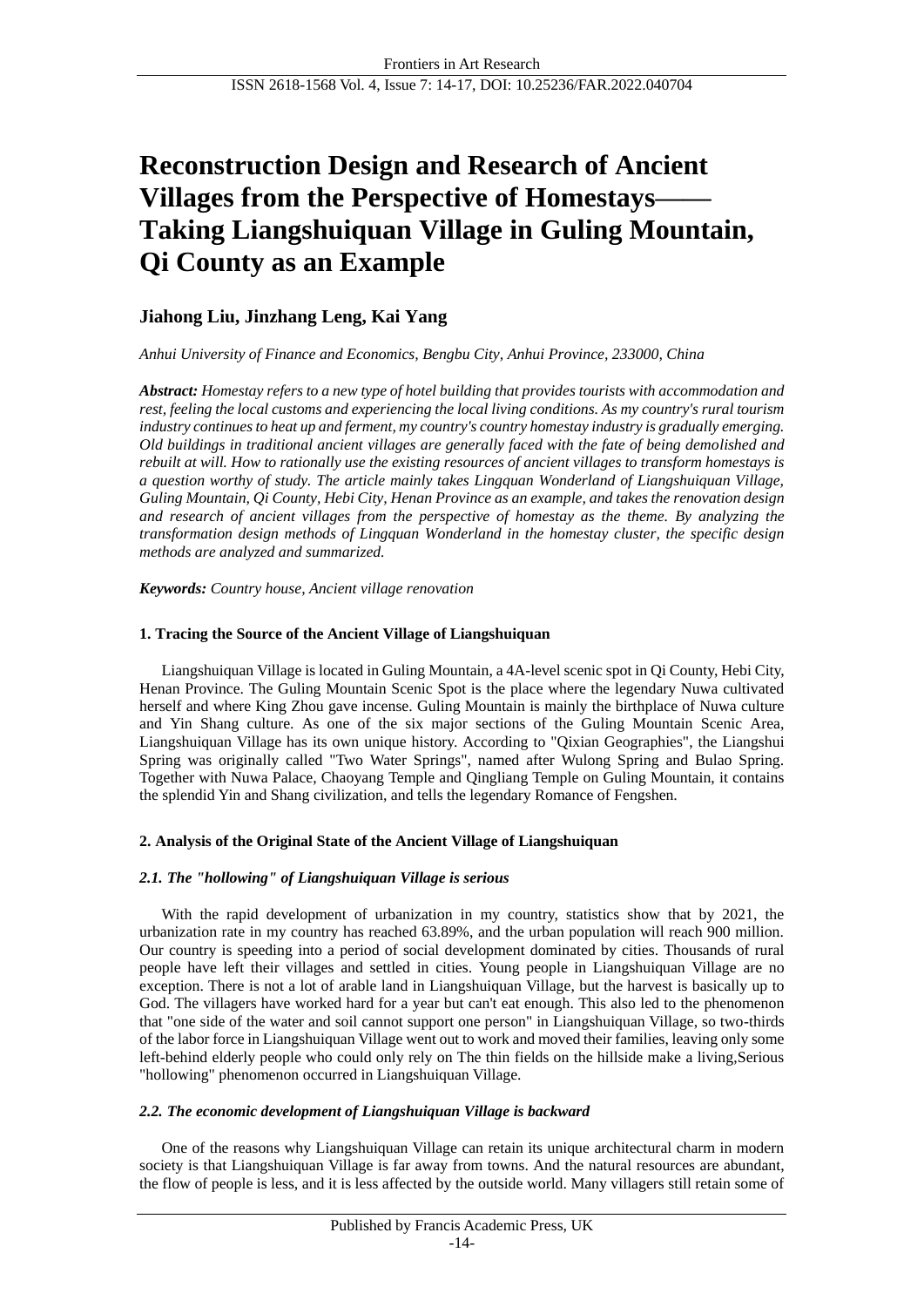### ISSN 2618-1568 Vol. 4, Issue 7: 14-17, DOI: 10.25236/FAR.2022.040704

the original living conditions of the old society of "cultivating at sunrise and resting at sunset". This has also directly led to the lag in economic development in Liangshuiquan Village. As many as 70% of the poor households in the village have been registered and registered, and the living foundation of the villagers cannot be guaranteed.

#### *2.3. The contradiction between social mission and economic foundation of Liangshuiquan Village*

As a national-level traditional ancient village in my country, Liangshuiquan Village is located in Guling Mountain, an 4A-level scenic spot in Qi County. The significance of its existence is more to undertake the social mission of spreading civilization, historical and cultural education. However, due to the backward economic foundation of Liangshuiquan Village and lack of funds in the protection and maintenance of the ancient dwellings in the village, it can only be allowed to fail. Liangshuiquan Village's yearning for modern civilization collided with the love of Liangshuiquan Village's historical civilization from outsiders, and the development of Liangshuiquan Village was caught in a dilemma.

#### **3. The Development Status of Liangshuiquan Ancient Village**

In 2017, Henan China Travel Group discovered this beautiful but poor village. Based on the actual situation of Liangshuiquan Village, they signed a cooperation agreement with the local government and established Qixian Liangshuiquan Tourism Development Co., Ltd. in Liangshuiquan Village. With the goal of rural revitalization, the development of homestays as an important starting point, strengthen the utilization of resources, give full play to professional advantages, and actively implement poverty alleviation through the tourism industry, Build a high-end homestay cluster pattern integrating "eating, living, traveling, shopping, and entertainment", Exploring a country homestay development model with "travel agency + scenic spot + traditional ancient village homestay cluster + industrial poverty alleviation", it has achieved a gorgeous transformation from "old house in the deep mountains" to "poetry and distance" [1].

After the renovation, Liangshuiquan Lingquan Wonderland was listed as one of the top ten models for the development of country houses in the country with the model of "travel agency + scenic spot + traditional ancient village homestay cluster + poverty alleviation", and won the honorary title of "2019 China's Best Homestay" [2]. Liangshuiquan Village, which was originally a provincial-level povertystricken village, used its own resource advantages to build a rural tourism homestay industry system, and lifted its hat from poverty. Since the renovation, 46 households in Liangshuiquan Village have basically been lifted out of poverty. After the transformation, Liangshuiquan Village was rated as a provinciallevel rural tourism characteristic village, a provincial four-star rural tourism management unit, and a provincial rural tourism maker demonstration base. Liangshuiquan Village has changed its poor and backward appearance and has become a living sign of the cultural tourism industry in Hebi City, Henan Province.

#### **4. Analysis of the Renovation Design of the B&B in the Ancient Village of Liangshuiquan**

#### *4.1. B&B building exterior design*

#### *4.1.1. Restoration of the old appearance*

As a valuable resource in rural tourism, traditional ancient villages are difficult to find in modern society due to their historical peculiarities. Once destroyed, it is difficult to restore them to their original state. Therefore, in the process of rural tourism development, the old buildings in the villages should be reasonably transformed from the perspective of architectural design, starting with the geographical location, scale, traditional style and other conditions of the village, do a good job in preliminary planning, and use serious and professional attitude to transform old rural buildings [3].As a national-level traditional ancient village, Liangshuiquan Village plays an important role in the study of the evolution of human civilization. Therefore, in the design of Lingquan Wonderland, the designer firstly based on the existing old buildings in Liangshuiquan Village, and on this basis, repaired the original ancient dwellings and preserved the old appearance of the ancient buildings in Liangshuiquan Village to the greatest extent. The traditional elements are preserved and the original state of the house is respected, so that visitors can feel the primitive and natural architectural appearance of Liangshuiquan Village. Through the restoration of the old appearance, mainly the Shiguang Courtyard series, The Shiguang Courtyard series mainly includes Kejuyeshe, Shiguang Courtyard, BanxianShanju, and Lafite Villa, four sets of stone courtyards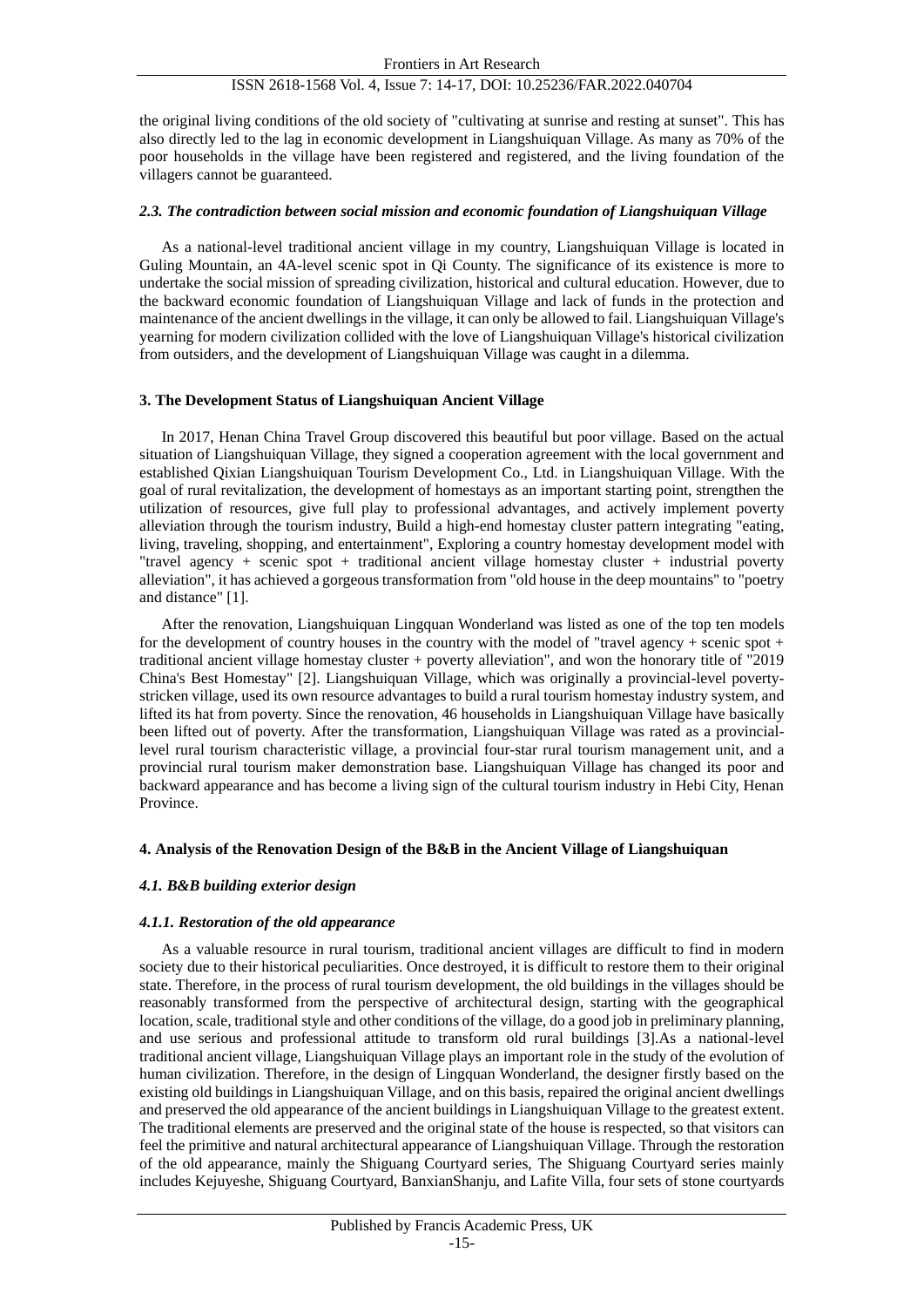## ISSN 2618-1568 Vol. 4, Issue 7: 14-17, DOI: 10.25236/FAR.2022.040704

with a history of more than 100 years. In addition, in the renovation of the entire village of Liangshuiquan, in addition to the protection and renovation of old residential buildings, some old buildings that are not residential buildings have also been preserved, such as old abandoned buildings such as cowsheds, sheep pens, and pig houses. The designer carried out creative design and transformation, and on the basis of retaining the original stone facade of the building, he designed a series of catering shops such as sheep pen western restaurant, cowshed coffee, pig house tea bar and so on.

## *4.1.2. Newly built according to the terrain*

Liangshuiquan Village is built on a mountain and is rich in natural resources. During the renovation of Liangshuiquan Village, considering the limited scale of the original residential buildings, in addition to restoring the old appearance, Henan CTS Group also carried out the design of new buildings. For example, there are four series of homestays, namely "Huatian Wooden House", "Cliff Bamboo House", "Starry Green" and "Duobao House". The design shape of the Huatian wooden house series of homestays adopts the traditional triangular house shape, and considering the rugged terrain, the Huatian wooden house uses a steel frame structure to support the wooden house to stand on the mountain, and climb the stairs to get a panoramic view of the mountain scenery; As its name suggests, the Cliff Bamboo House is built on the cliff of the road on the top of the mountain. It is also supported by a steel frame and built on the mountain. The facade of the cliff bamboo house is made of bamboo. It looks like a paradise; The Starry Green is combined with the terrain of Guling Mountain and is distributed in a stepped manner. The overall appearance is in the shape of a wooden barrel. The artificial turf is attached to the facade of the building, which seems to be integrated into the lush scenery of Guling Mountain; Duobao House is located in the highest mountain in Lingquan Wonderland, scattered along the mountain.The appearance of the Duobao House is a semicircle one by one, and the appearance color selection adopts light colors such as light yellow, rose color, gray blue, snow blue, etc. Like the colorful mushrooms in the forest, with the lush mountain scenery, it seems to have entered the world of Hayao Miyazaki's comics. Up to now, in the renovation of Liangshuiquan Village, a total of 12 Huatian Wooden House, 20 buildings in the Starry Green, 5 bamboo houses on the cliff, and 24 Duobao House have been newly built.

## *4.2. Interior and exterior space design of homestay*

## *4.2.1. Combination of old and new spaces*

In the Lingquan Wonderland B&B series, the Shiguang Courtyard series mainly uses the combination of old and new spaces in terms of space layout. Take the room type A of Shiguang Courtyard as an example, The designer used the original interior space as the guest room, the lower floor as the living room area, and the second-floor attic used by the original residents to store grain as the bedroom. And using the space in the courtyard, a new glass sun room, gym, multi-functional tea room and restaurant are built as shared activity areas for tourists to entertain, relax, exercise and eat. On this basis, the designer added a second-floor platform, and placed leisure seats with a canopy in the second-floor space, allowing guests to quietly enjoy the beautiful scenery of Liangshuiquan Village. The design technique of combining old and new spaces rejuvenates the original dwellings in Liangshuiquan Village.

## *4.2.2. Combination of old and new materials*

Because Liangshuiquan Village is built for a long time, and almost all of the interior beams are made of wood, it has given it a unique charm after years of baptism. The designer retains the original wooden frame structure of the roof in the design, and retains the original wooden frame structure of the building as a whole, which can preserve the charm of the original dwelling to the greatest extent. In the design of the interior accommodation space, the designer retains the original wooden roof structure, the furniture adopts modern materials, and is matched with elegant flower arrangements. The whole interior style is unique. In addition, in the construction of the outdoor space of Liangshuiquan Village, glass and iron railings, two more modern building materials, are widely used, which are matched with the stone walls and wooden doors of the original residential buildings, supplemented by green plants, to make the outdoor space of Liangshuiquan Village. It not only retains the original rural characteristics, but also does not appear out of touch with the modern society.

## *4.2.3. Privacy design*

In the design of the five homestay series in Lingquan Wonderland, the designer has taken into account the importance of private space to consumer groups in the design. The original intention of Lingquan Wonderland design is to let tourists stay away from the hustle and bustle of the city, return to nature, and return to the traditional rural living environment, so privacy design is particularly important for the design